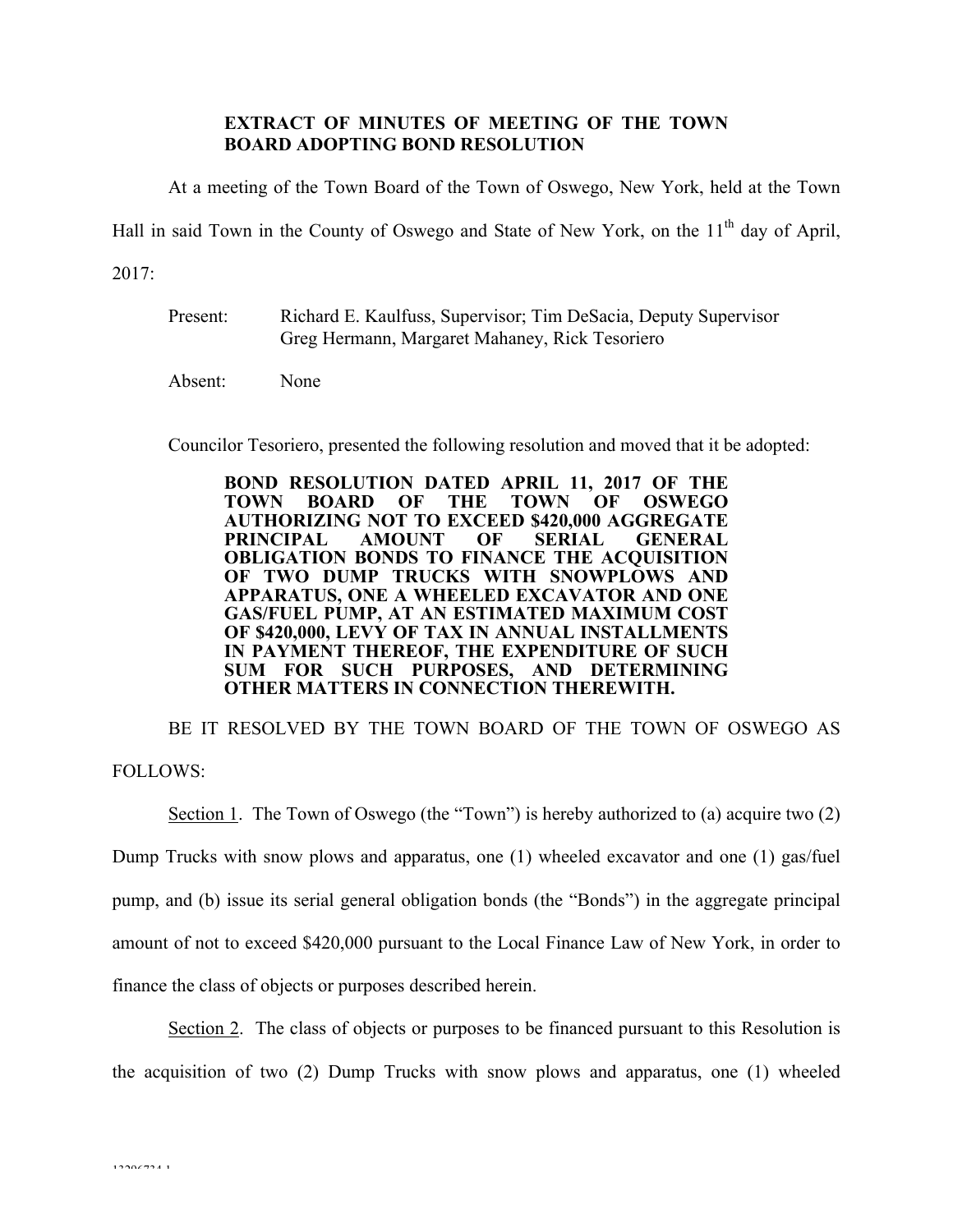excavator and one (1) gas/fuel pump, including issuance costs of the Bonds and bonds anticipation notes hereinafter referred to (collectively, the "Purpose").

Section 3. It is hereby determined and declared that (a) the maximum cost of the Purpose, as estimated by the Board, is \$420,000, (b) no money has heretofore been authorized to be applied to the payment of the cost of the Purpose, and (c) the Town plans to finance the cost of the Purpose from funds raised by the issuance of the Bonds and bond anticipation notes hereinafter referred to.

Section 4. It is hereby determined that the Purpose is one of the class of objects or purposes described in Subdivision 28 of Paragraph a of Section 11.00 of the Local Finance Law, and that the period of probable usefulness of the Purpose is fifteen (15) years. The proposed maturity of the Bonds authorized herein will be in excess of five (5) years.

Section 5. Subject to the provisions of the Local Finance Law, the power to authorize the issuance of and to sell bond anticipation notes in anticipation of the sale of the Bonds, including renewals of such notes, is hereby delegated to the Supervisor of the Town, the chief fiscal officer. Such notes shall be of such terms, form and contents, and shall be sold in such manner, as may be prescribed by said Supervisor of the Town, consistent with the provisions of the Local Finance Law.

Section 6. The power to further authorize the issuance of the Bonds and bond anticipation notes and to prescribe the terms, form and contents of the Bonds and bond anticipation notes, including the consolidation with other issues and the use of substantially level debt service, subject to the provisions of this Resolution and the Local Finance Law, and to sell and deliver the Bonds and bond anticipation notes, is hereby delegated to the Supervisor of the Town. The Supervisor of the Town is hereby authorized to sign and the Town Clerk is hereby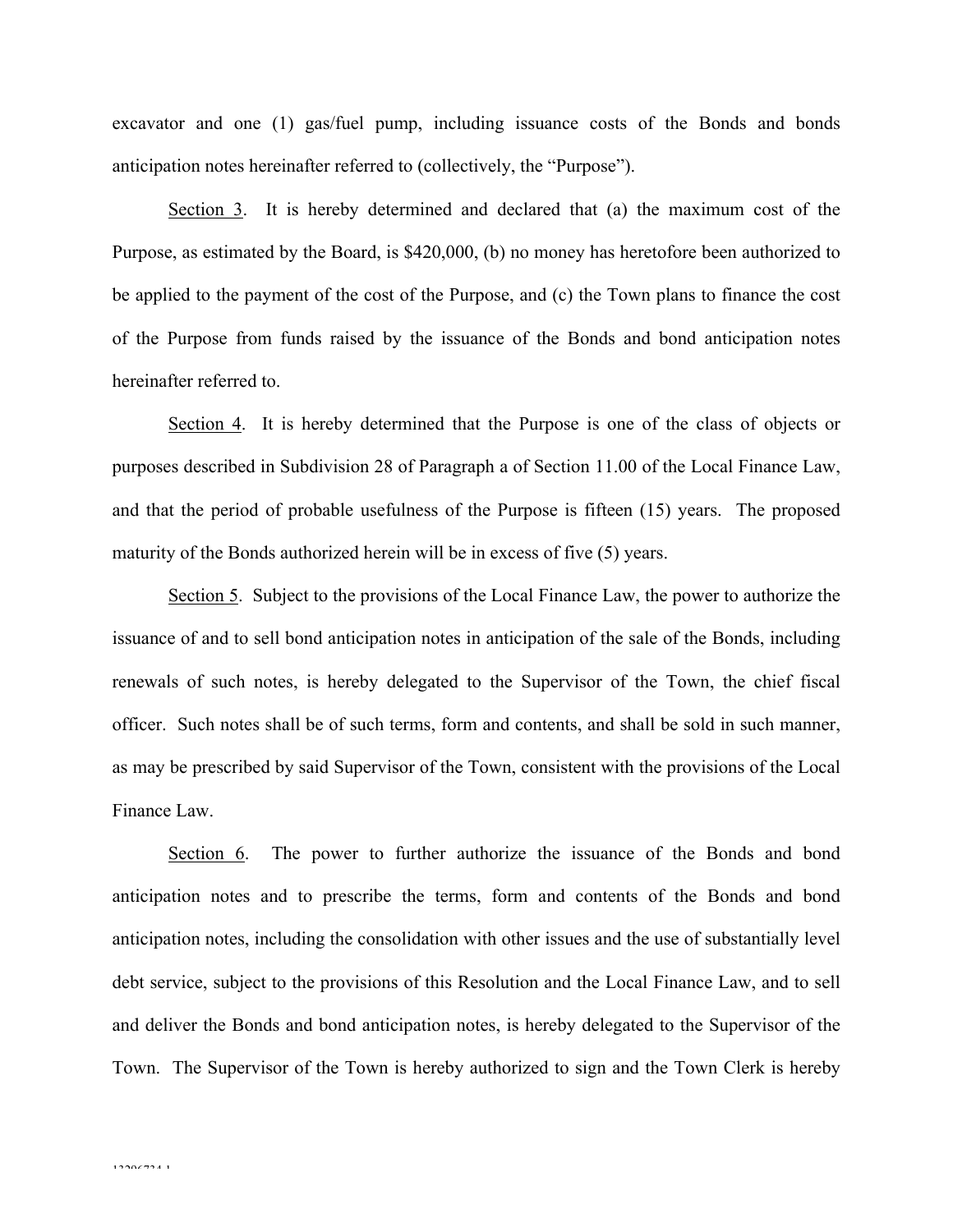authorized to attest any Bonds and bond anticipation notes issued pursuant to this Resolution, and to affix to such Bonds and bond anticipation notes the corporate seal of the Town.

Section 7. The faith and credit of the Town of Oswego, New York, are hereby irrevocably pledged for the payment of the principal of and interest on such Bonds and bond anticipation notes as the same respectively become due and payable. An annual appropriation shall be made in each year sufficient to pay the principal of and interest on such obligations becoming due and payable in such year, to the extent the necessary funds are not provided from other sources. There shall be levied annually on all taxable real property in the Town, a tax sufficient to pay the principal of and interest on such obligations as the same become due and payable, to the extent the necessary funds are not provided from other sources.

Section 8. This Resolution shall constitute the Town's "official intent", within the meaning of Section 1.150-2 of the Treasury Regulations, to finance the cost of the Purpose with the Bonds and notes herein authorized. The Town shall not reimburse itself from the proceeds of the Bonds or notes for any expenditures paid more than sixty days prior to the date hereof, unless specifically authorized by Section 1.150-2 of the Treasury Regulations.

Section 9. This resolution is adopted subject to a permissive referendum pursuant to Section 35.00 of the Local Finance Law and Section 90.00 of the Town Law. The Town Clerk is hereby authorized and directed within ten (10) days after the adoption of said resolution, to cause to be published a notice which sets forth the date of the resolution's adoption and contains an abstract of the resolution concisely stating its purpose and effect.

Section 10. This Resolution, when effective, shall be published in full by the Town Clerk together with a notice in substantially the form prescribed by Section 81.00 of the Local Finance Law, and such publication shall be in each official newspaper of the Town. The validity of the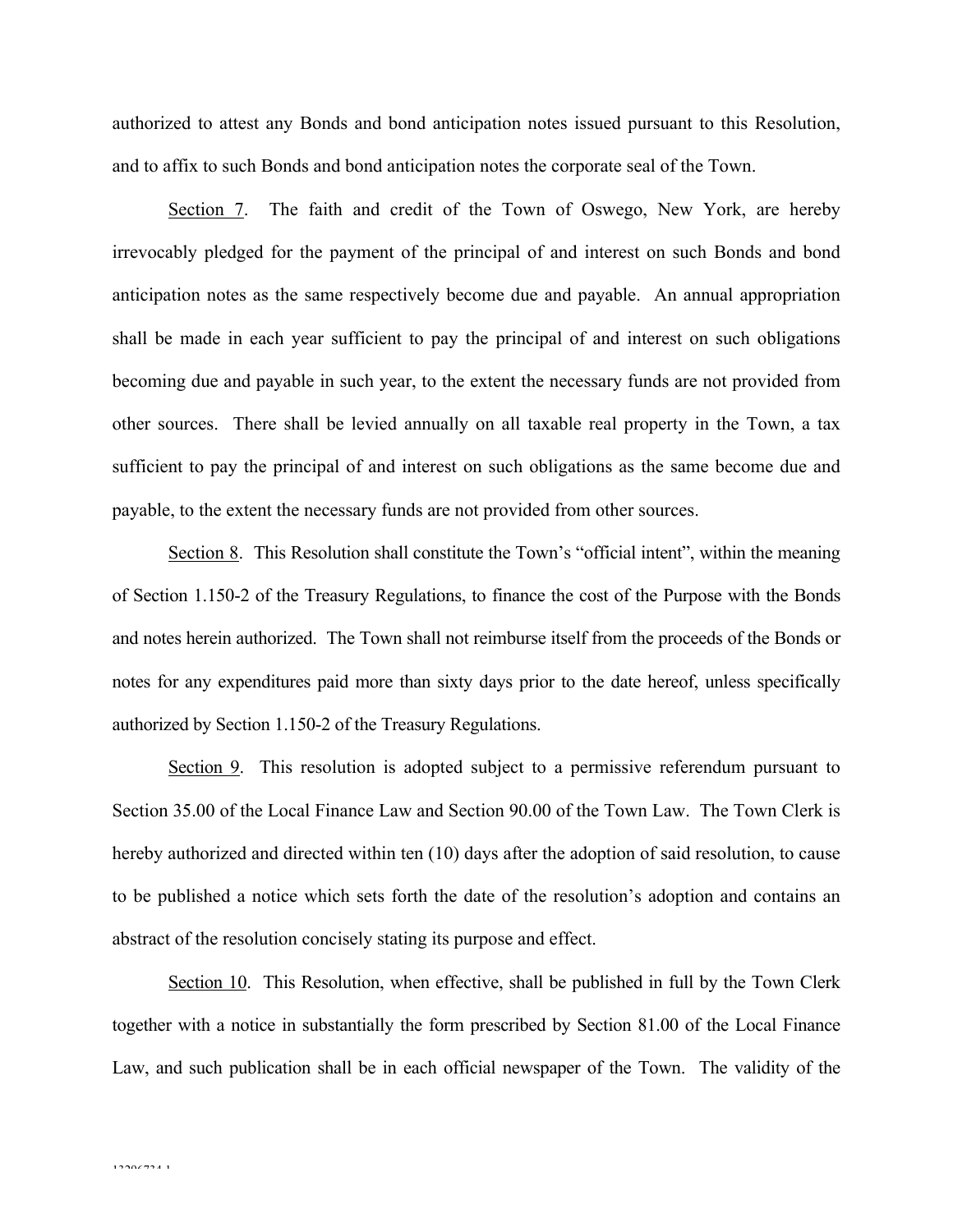Bonds or of any bond anticipation notes issued in anticipation of the sale of the Bonds may be contested only if such obligations are authorized for an object or purpose for which the Town is not authorized to expend money, or the provisions of law which should be complied with at the date of publication of this Resolution are not substantially complied with, and an action, suit or proceeding contesting such validity is commenced within twenty (20) days after the date of such publication; or if said obligations are authorized in violation of the provisions of the Constitution.

Section 11. The firm Barclay Damon, LLP is hereby appointed to serve as Bond Counsel to the Town in connection with the Bonds and notes herein authorized.

Section 12. This Resolution shall take effect upon the earlier of (a) expiration of the time for filing a petition requesting that the issuance of the Bonds be submitted to referendum or (b) a positive vote upon the referendum authorizing the issuance of the Bonds.

The question of the adoption of the foregoing resolution was seconded by Councilor Hermann and duly put to vote on a roll call, which resulted as follows:

| Richard Kaulfuss, Supervisor   | YAY |
|--------------------------------|-----|
| Tim DeSacia, Deputy Supervisor | NAY |
| Greg Hermann                   | YAY |
| <b>Margaret Mahaney</b>        | YAY |
| <b>Rick Tesoriero</b>          | YAY |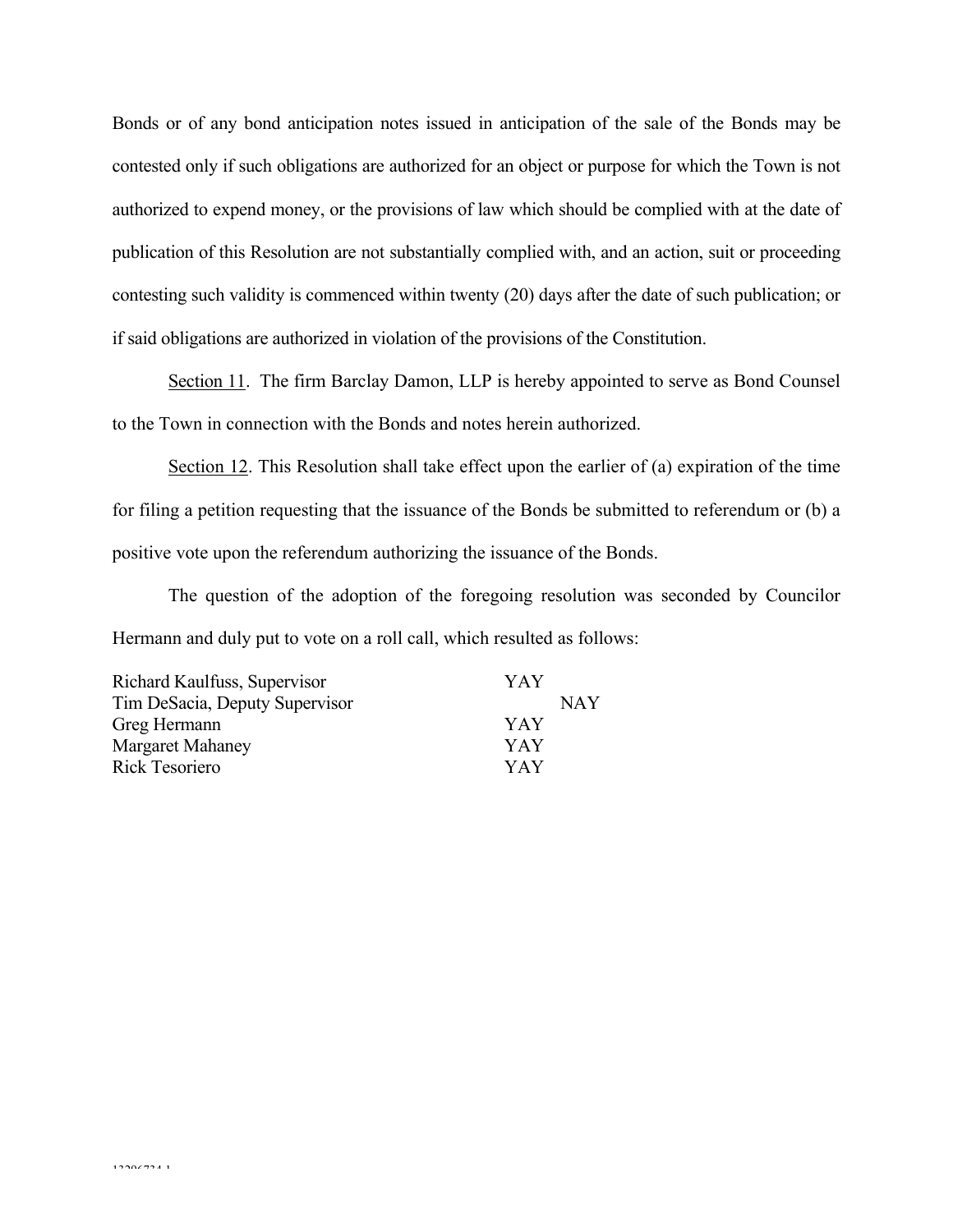# STATE OF NEW YORK ) ) SS.: COUNTY OF OSWEGO )

I, the undersigned Clerk of the Town of Oswego, do hereby certify as follows:

1. A Regular Meeting of the Board of the Town of Oswego, State of New York, was duly held on April 11, 2017, and Minutes of said meeting have been duly recorded in the Minute Book kept by me in accordance with law for the purpose of recording the Minutes of meetings of said Board. I have compared the attached Extract with said Minutes so recorded and said Extract is a true copy of said Minutes and of the whole thereof insofar as said Minutes relate to matters referred to in said Extracts.

2. Said Minutes correctly state the time when said Meeting was convened and the place where such meeting was held and the members of said Board who attended said Meeting.

3. Public Notice of the time and place of said Meeting was duly given to the public and the news media in accordance with the Open Meetings Law, constituting Chapter 511 of the Laws of 1976 of the State of New York, and that the members of said Board had due notice of said Meeting and that the Meeting was in all respects duly held and a quorum was present and acted throughout.

IN WITNESS WHEREOF, I have hereunto set my hand and have hereunto affixed the corporate seal of the Town of Oswego this day of April, 2017.

Town Clerk

 $\mathcal{L}_\text{max}$  , and the set of the set of the set of the set of the set of the set of the set of the set of the set of the set of the set of the set of the set of the set of the set of the set of the set of the set of the

[Seal]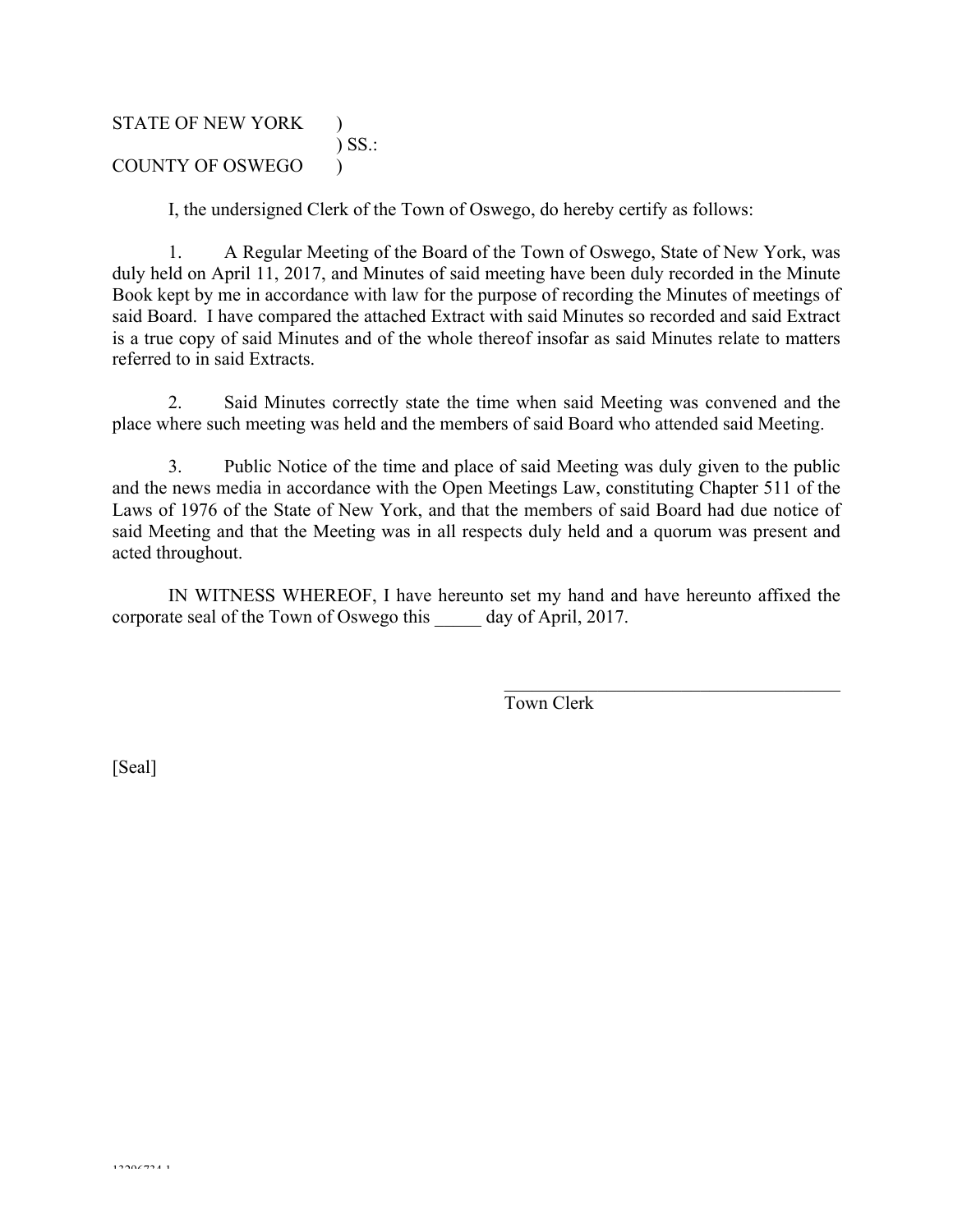#### NOTICE OF ADOPTION OF BOND RESOLUTION SUBJECT TO A PERMISSIVE REFERENDUM

At a regular meeting held on the  $11<sup>th</sup>$  day of April, 2017, the Town Board of the Town of Oswego, New York duly adopted a resolution, an abstract of which follows, which resolution is subject to a permissive referendum pursuant to Section 35.00 of the Local Finance Law of the State of New York. If after thirty days of the resolution's adoption by the Town Board, no petition objecting to the resolution and requesting approval by the voters is filed with the Town Clerk of the Town of Oswego, the resolution will be declared duly adopted.

## ABSTRACT OF BOND RESOLUTION DATED APRIL 11, 2017

The following is a summary of a resolution adopted by the Town Board of the Town of Oswego on April 11, 2017. Said resolution authorizes the issuance and sale of a serial bond or bonds, and a bond anticipation note or notes in anticipation of the issuance and sale of said serial bond or bonds, in an amount not to exceed \$420,000. The proceeds from the sale of the obligations authorized in said resolution shall be used for the object or purpose of acquiring two (2) Dump Trucks with snow plows and apparatus, one (1) wheeled excavator and one (1) gas/fuel pump. The estimated maximum cost of said object or purpose is \$420,000, and the period of probable usefulness thereof is fifteen (15) years.

Dated: April 11, 2017

Town Clerk Town of Oswego Oswego County, New York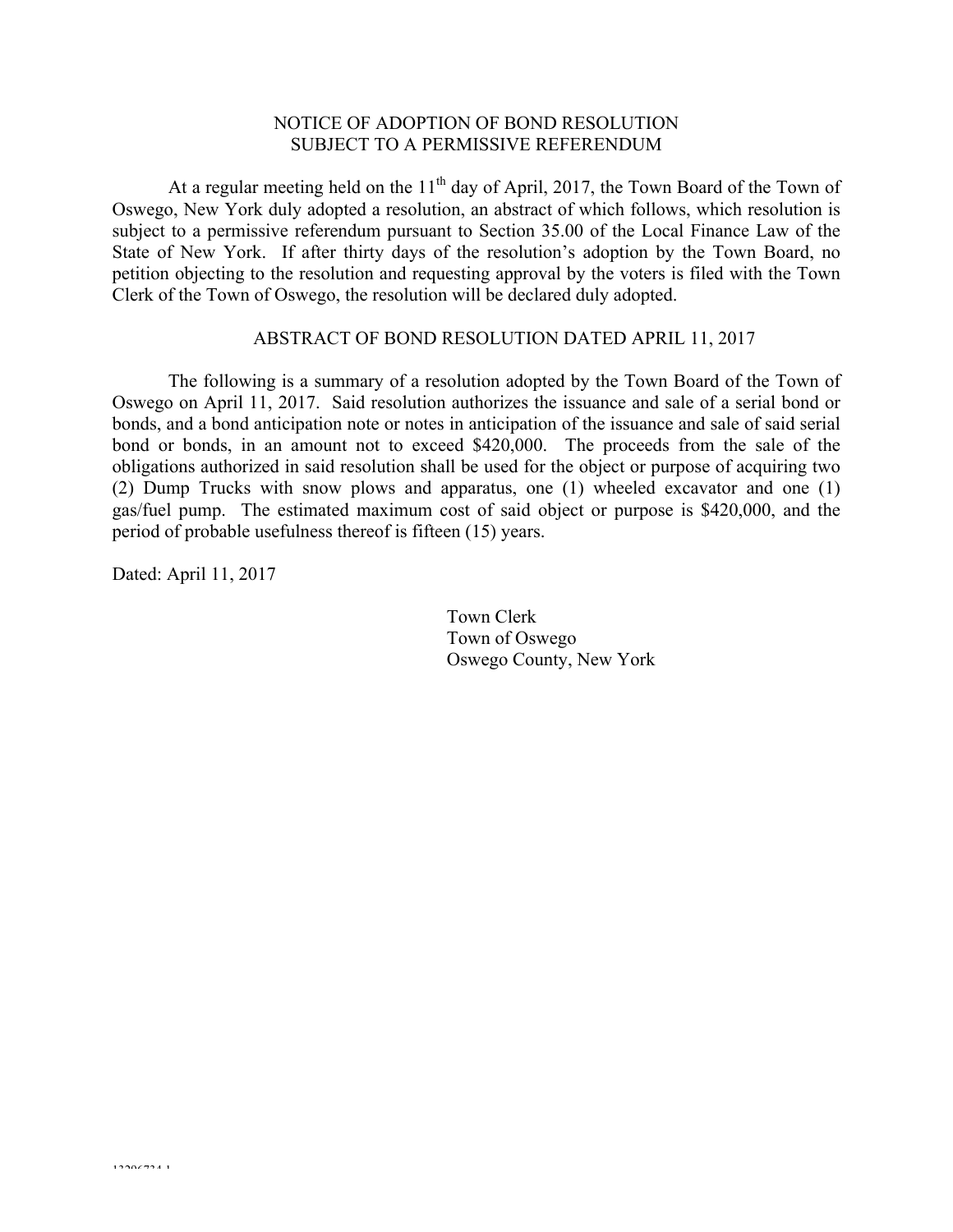#### **LEGAL NOTICE**

The resolution published herewith has been adopted on the  $11<sup>th</sup>$  day of April, 2017, and the validity of the obligations authorized by such resolution may be hereafter contested only if such obligations were authorized for an object or purpose for which the Town of Oswego is not authorized to expend money or if the provisions of law which should have been complied with as of the date of publication of this notice were not substantially complied with, and an action, suit or proceeding contesting such validity is commenced within twenty (20) days after the date of publication of this notice, or such obligations were authorized in violation of the provisions of the constitution. The permissive referendum period has expired and no petition requesting a permissive referendum has been submitted.

#### Town Clerk

**BOND RESOLUTION DATED APRIL 11, 2017 OF THE TOWN BOARD OF THE TOWN OF OSWEGO AUTHORIZING NOT TO EXCEED \$420,000 AGGREGATE PRINCIPAL AMOUNT OF SERIAL GENERAL OBLIGATION BONDS TO FINANCE THE ACQUISITION OF TWO DUMP TRUCKS WITH SNOWPLOWS AND APPARATUS, ONE A WHEELED EXCAVATOR AND ONE GAS/FUEL PUMP, AT AN ESTIMATED MAXIMUM COST OF \$420,000, LEVY OF TAX IN ANNUAL INSTALLMENTS IN PAYMENT THEREOF, THE EXPENDITURE OF SUCH SUM FOR SUCH PURPOSES, AND DETERMINING OTHER MATTERS IN CONNECTION THEREWITH.**

BE IT RESOLVED BY THE TOWN BOARD OF THE TOWN OF OSWEGO AS FOLLOWS:

Section 1. The Town of Oswego (the "Town") is hereby authorized to (a) acquire two (2) Dump Trucks with snow plows and apparatus, one (1) wheeled excavator and one (1) gas/fuel pump, and (b) issue its serial general obligation bonds (the "Bonds") in the aggregate principal amount of not to exceed \$420,000 pursuant to the Local Finance Law of New York, in order to finance the class of objects or purposes described herein.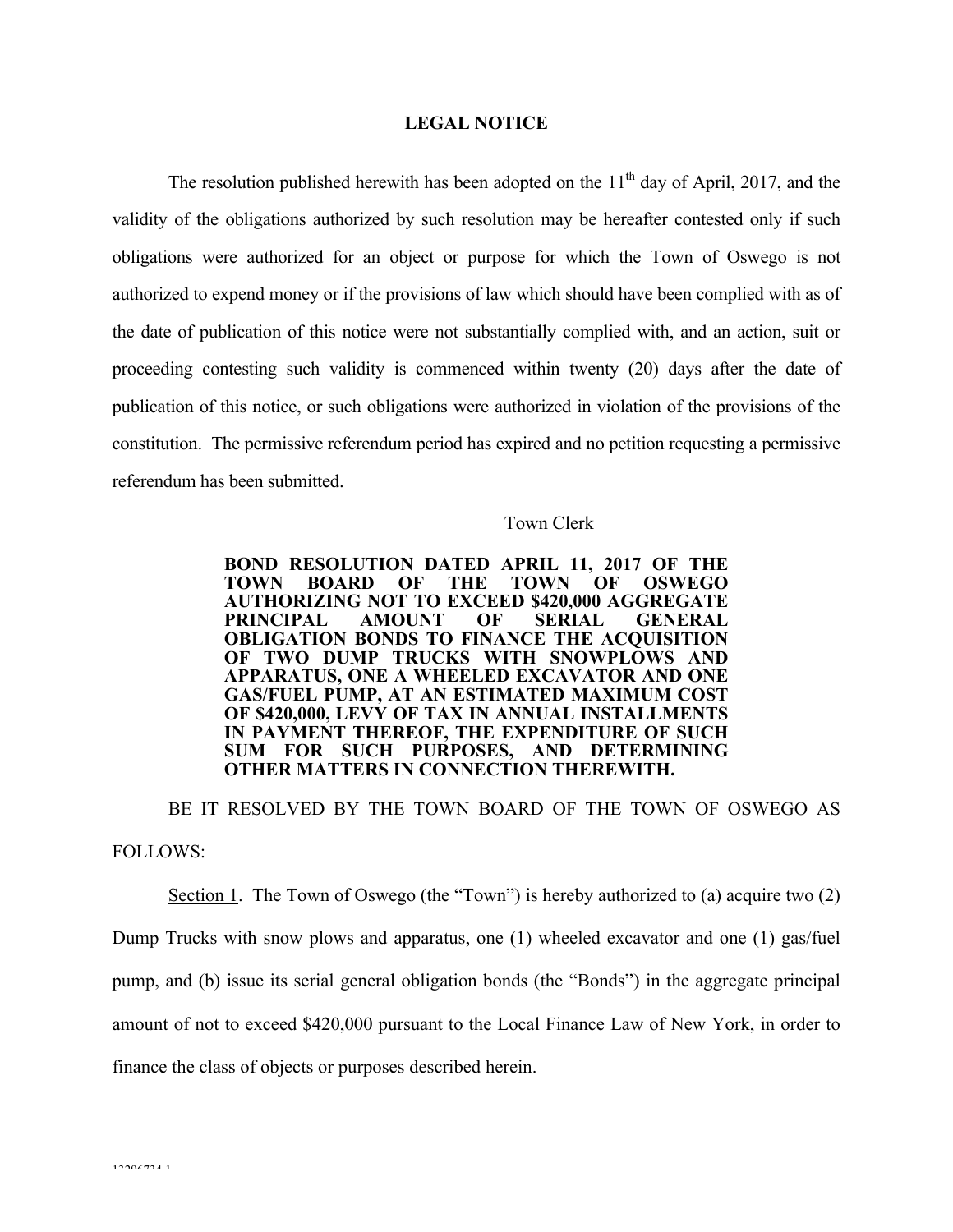Section 2. The class of objects or purposes to be financed pursuant to this Resolution is the acquisition of two (2) Dump Trucks with snow plows and apparatus, one (1) wheeled excavator and one (1) gas/fuel pump, including issuance costs of the Bonds and bonds anticipation notes hereinafter referred to (collectively, the "Purpose").

Section 3. It is hereby determined and declared that (a) the maximum cost of the Purpose, as estimated by the Board, is \$420,000, (b) no money has heretofore been authorized to be applied to the payment of the cost of the Purpose, and (c) the Town plans to finance the cost of the Purpose from funds raised by the issuance of the Bonds and bond anticipation notes hereinafter referred to.

Section 4. It is hereby determined that the Purpose is one of the class of objects or purposes described in Subdivision 28 of Paragraph a of Section 11.00 of the Local Finance Law, and that the period of probable usefulness of the Purpose is fifteen (15) years. The proposed maturity of the Bonds authorized herein will be in excess of five (5) years.

Section 5. Subject to the provisions of the Local Finance Law, the power to authorize the issuance of and to sell bond anticipation notes in anticipation of the sale of the Bonds, including renewals of such notes, is hereby delegated to the Supervisor of the Town, the chief fiscal officer. Such notes shall be of such terms, form and contents, and shall be sold in such manner, as may be prescribed by said Supervisor of the Town, consistent with the provisions of the Local Finance Law.

Section 6. The power to further authorize the issuance of the Bonds and bond anticipation notes and to prescribe the terms, form and contents of the Bonds and bond anticipation notes, including the consolidation with other issues and the use of substantially level debt service, subject to the provisions of this Resolution and the Local Finance Law, and to sell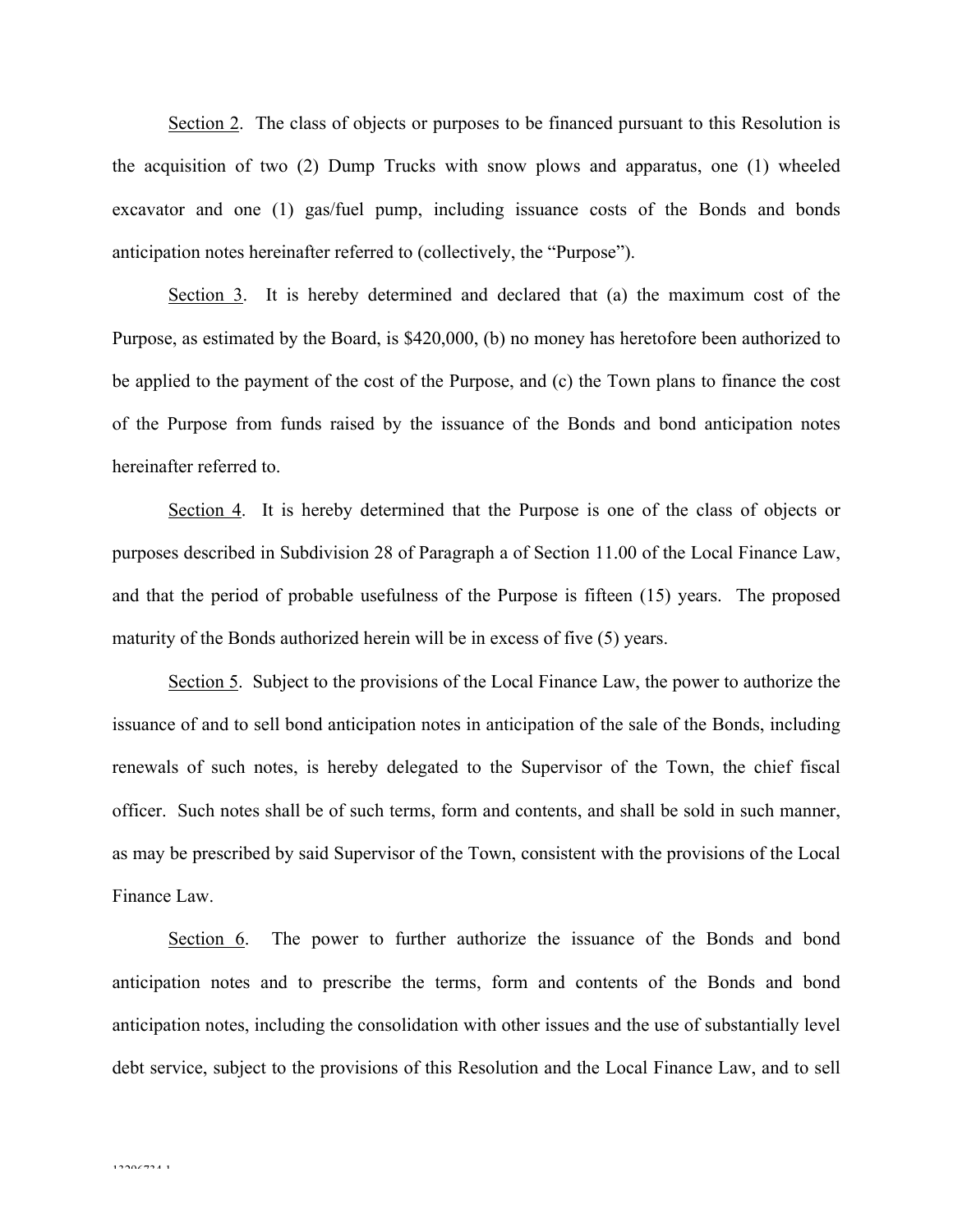and deliver the Bonds and bond anticipation notes, is hereby delegated to the Supervisor of the Town. The Supervisor of the Town is hereby authorized to sign and the Town Clerk is hereby authorized to attest any Bonds and bond anticipation notes issued pursuant to this Resolution, and to affix to such Bonds and bond anticipation notes the corporate seal of the Town.

Section 7. The faith and credit of the Town of Oswego, New York, are hereby irrevocably pledged for the payment of the principal of and interest on such Bonds and bond anticipation notes as the same respectively become due and payable. An annual appropriation shall be made in each year sufficient to pay the principal of and interest on such obligations becoming due and payable in such year, to the extent the necessary funds are not provided from other sources. There shall be levied annually on all taxable real property in the Town, a tax sufficient to pay the principal of and interest on such obligations as the same become due and payable, to the extent the necessary funds are not provided from other sources.

Section 8. This Resolution shall constitute the Town's "official intent", within the meaning of Section 1.150-2 of the Treasury Regulations, to finance the cost of the Purpose with the Bonds and notes herein authorized. The Town shall not reimburse itself from the proceeds of the Bonds or notes for any expenditures paid more than sixty days prior to the date hereof, unless specifically authorized by Section 1.150-2 of the Treasury Regulations.

Section 9. This resolution is adopted subject to a permissive referendum pursuant to Section 35.00 of the Local Finance Law and Section 90.00 of the Town Law. The Town Clerk is hereby authorized and directed within ten (10) days after the adoption of said resolution, to cause to be published a notice which sets forth the date of the resolution's adoption and contains an abstract of the resolution concisely stating its purpose and effect.